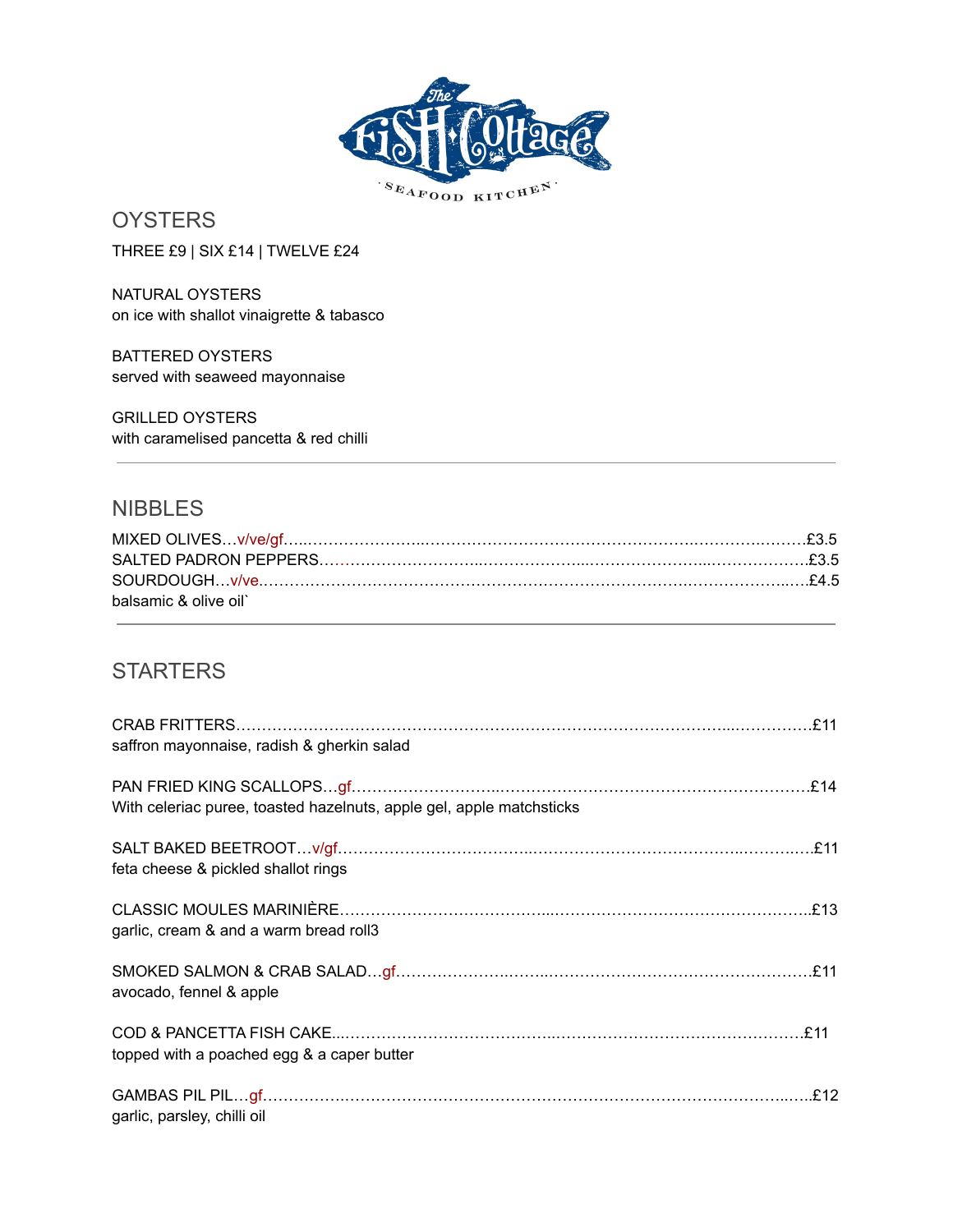

#### MAINS

| mussel chicken butter sauce with new potato & samphire cake |  |
|-------------------------------------------------------------|--|
| brioche roll, herb mayonnaise with skin-on fries            |  |
| crab and samphire risotto                                   |  |
| with a chilli & tomato sauce                                |  |
|                                                             |  |

#### FISH & CHIPS

| tartare sauce & lemon                     |  |
|-------------------------------------------|--|
| with tartare sauce & lemon                |  |
| garden peas, tartare sauce, salad & lemon |  |
|                                           |  |

\*gluten reduced batter available upon request

## **LOBSTERS**

Choose

THERMIDOR | GARLIC BUTTER | CHORIZO & CHILLI SAUCE………HALF | WHOLE £market price Served with fries, new potatoes or salad

We support our local fishermen by sourcing our lobsters locally (often straight off Sandsend Beach). The supply can be limited at times and sizes can vary. We price our lobsters on the average weight of the catch that day. Please ask your server for today's lobster weights and prices.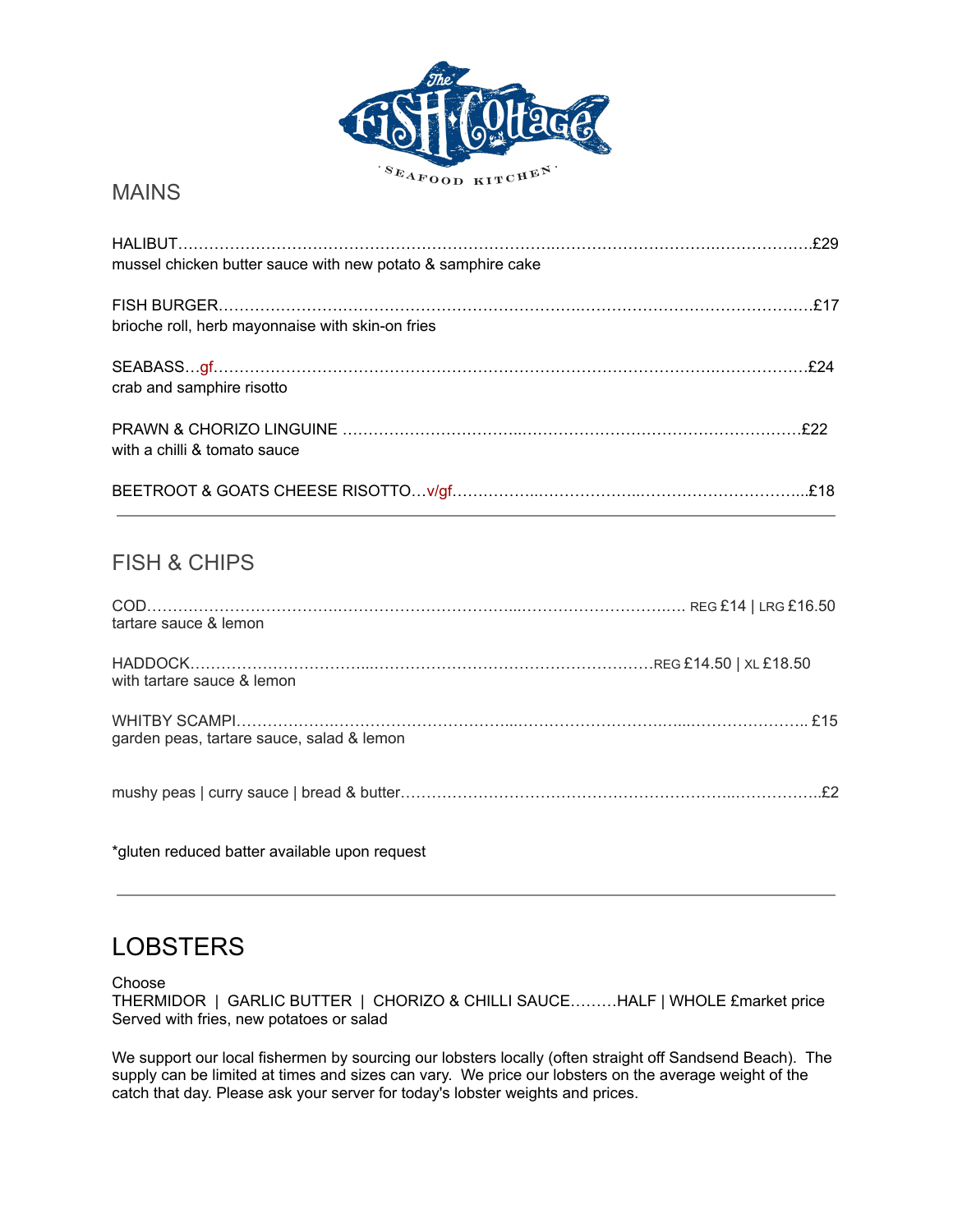

| <b>TACOS</b>                                                           |  |
|------------------------------------------------------------------------|--|
| battered cod, chilli-tartare, slaw, coriander & lime served with fries |  |
| king prawns, slaw, lemon & garlic aioli served with fries              |  |
| roasted shredded cauliflower mole, cheese sauce, pico salsa            |  |
| all the tacos                                                          |  |
| <b>SIDES</b>                                                           |  |
| salted butter                                                          |  |

| salt & vinegar                     |  |
|------------------------------------|--|
| parmesan, truffle oil              |  |
| skin-on fries with brown crab mayo |  |
| salted butter                      |  |
| salted butter                      |  |
| capsicum, red onion & tomato       |  |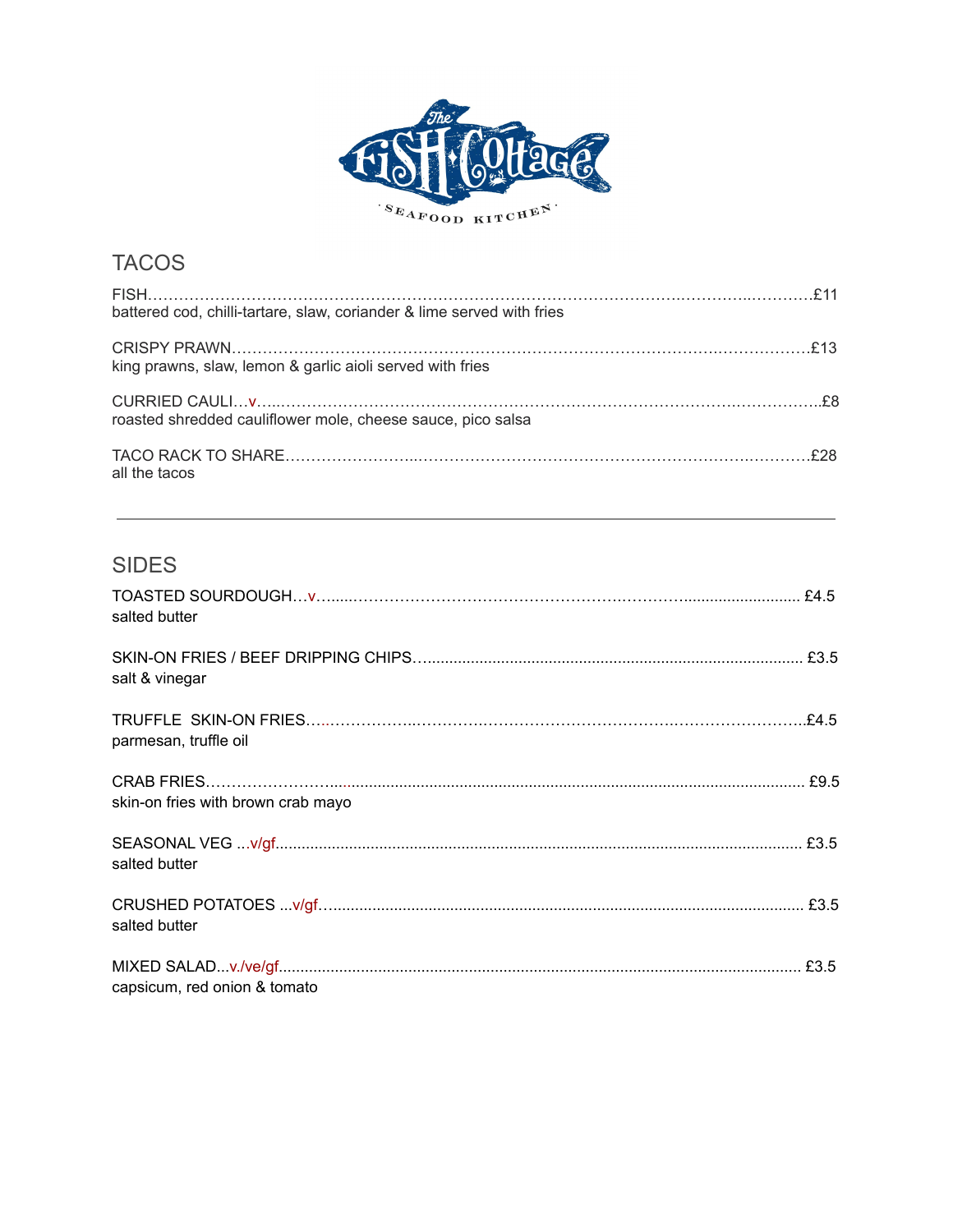

### LITTLE NIPPERS MENU

### KIDS MEAL DEAL £8 MAIN, DESSERT & CARTON OF JUICE

MAINS £4.5

Choose:

MAC'N'CHEESE FISH BITES WHITBY SCAMPI YORKSHIRE SAUSAGE CHICKEN BITES

all served with chips and peas or beans

#### DRINKS £1.50

Cawston Press Carton Juice:

APPLE & BERRIES APPLE & MANGO APPLE & SUMMER BERRIES

KIDS PUDDINGS £4

STICKY TOFFEE PUDDING cinder toffee ice cream & toffee sauce

2 SCOOPS OF ICE CREAM choose from flavours of the day

\*KIDS MENU IS ONLY AVAILABLE TO CHILDREN UNDER 12yrs